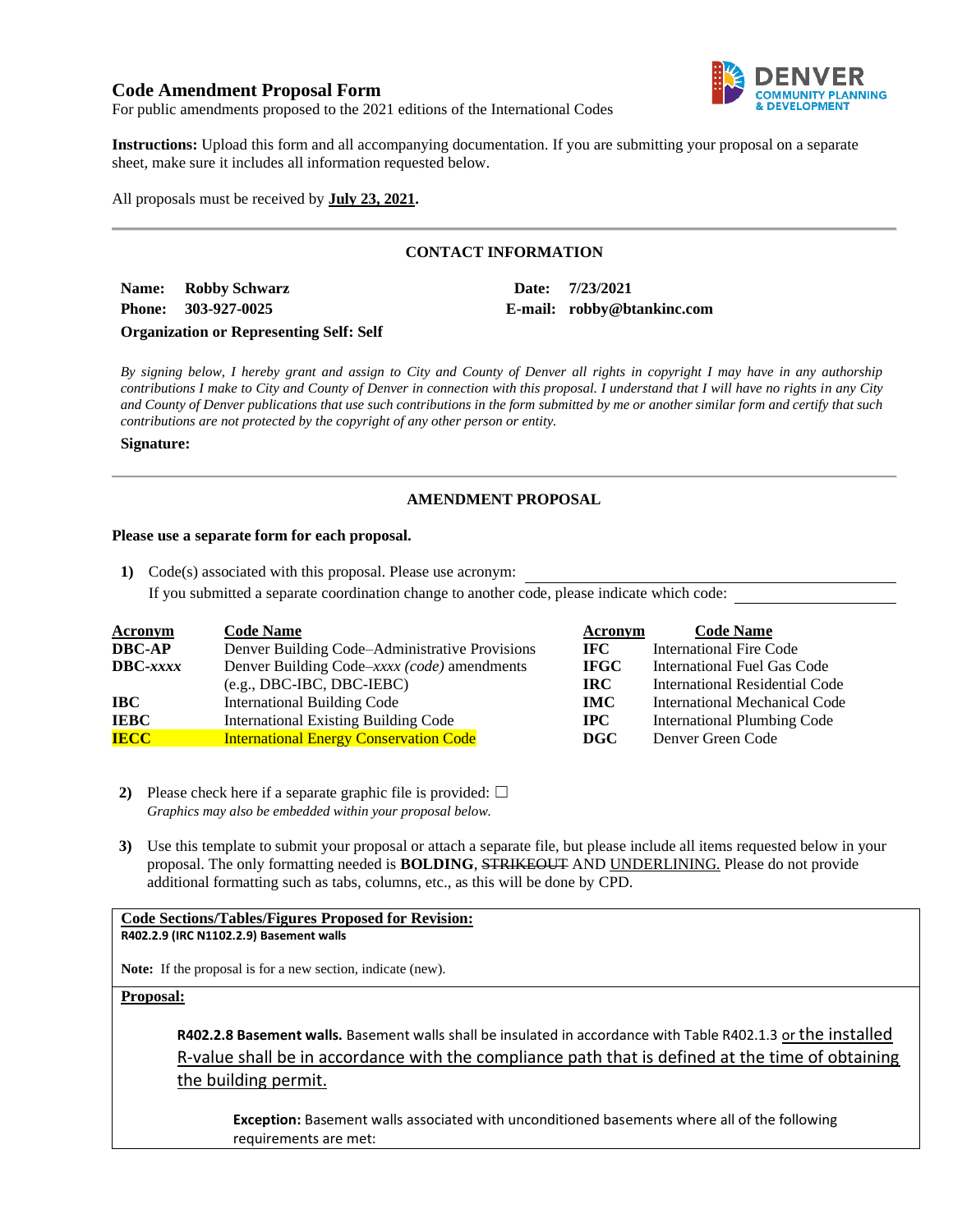1. The floor overhead, including the underside stairway stringer leading to the basement, is insulated in accordance with Section Table R402.1.3 and applicable provisions of Sections R402.2 and R402.2.7.

2. There are no uninsulated duct, domestic hot water, or hydronic heating surfaces exposed to the basement.

3. There are no HVAC supply or return diffusers serving the basement.

4. The walls surrounding the stairway and adjacent to conditioned space are insulated in accordance with Section R402.1.3 and applicable provisions of Section R402.2.

5. The door(s) leading to the basement from conditioned spaces are insulated in accordance with Sections R402.1.3 and applicable provisions of Section R402.2, and weather-stripped in accordance with Section R402.4.

6. The building thermal envelope separating the basement from adjacent conditioned spaces complies with Section R402.4.

# **R402.2.8.1 Basement wall insulation installation**

Where *basement walls* enclosing conditioned basements are insulated, the insulation shall be installed from the top of the *basement wall* down to 10 feet (3048 mm) below grade or to the basement floor, whichever is less comply with the following:

- 1. Where exterior basement wall insulation is installed, it shall be permanently attached to the wall and extend downward from the sill plate to not less than the footing or 10 feet, whichever is less.
- 2. Where interior basement wall insulation is installed, it shall extend downward from the sill plate at the top of the foundation wall to the finished floor below.

Note: Show the proposal using strikeout, underline format. At the start of each section, give one of the following instructions:

- Revise as follows:
- Add new text as follows:
- Delete and substitute as follows:
- Delete without substitution:

# **Supporting Information:**

Reason Statement

The R-value of the installed material will depend on the compliance path chosen and could vary.

The exception defines an unconditioned basement and refers to a section of code that is a table, and then should point directly to floor insulation installation to separate the unconditioned basement from the conditioned living space above. The proposal fixes this confusion.

Foundation walls that define a basement can and often are insulated from the exterior. The language has been changed in this proposal to provide requirements for installation for not only interior application but also exterior insulation installation. Both installs require full coverage from the sill plate downward as was done with the stricken language to ensure full coverage.

Cost